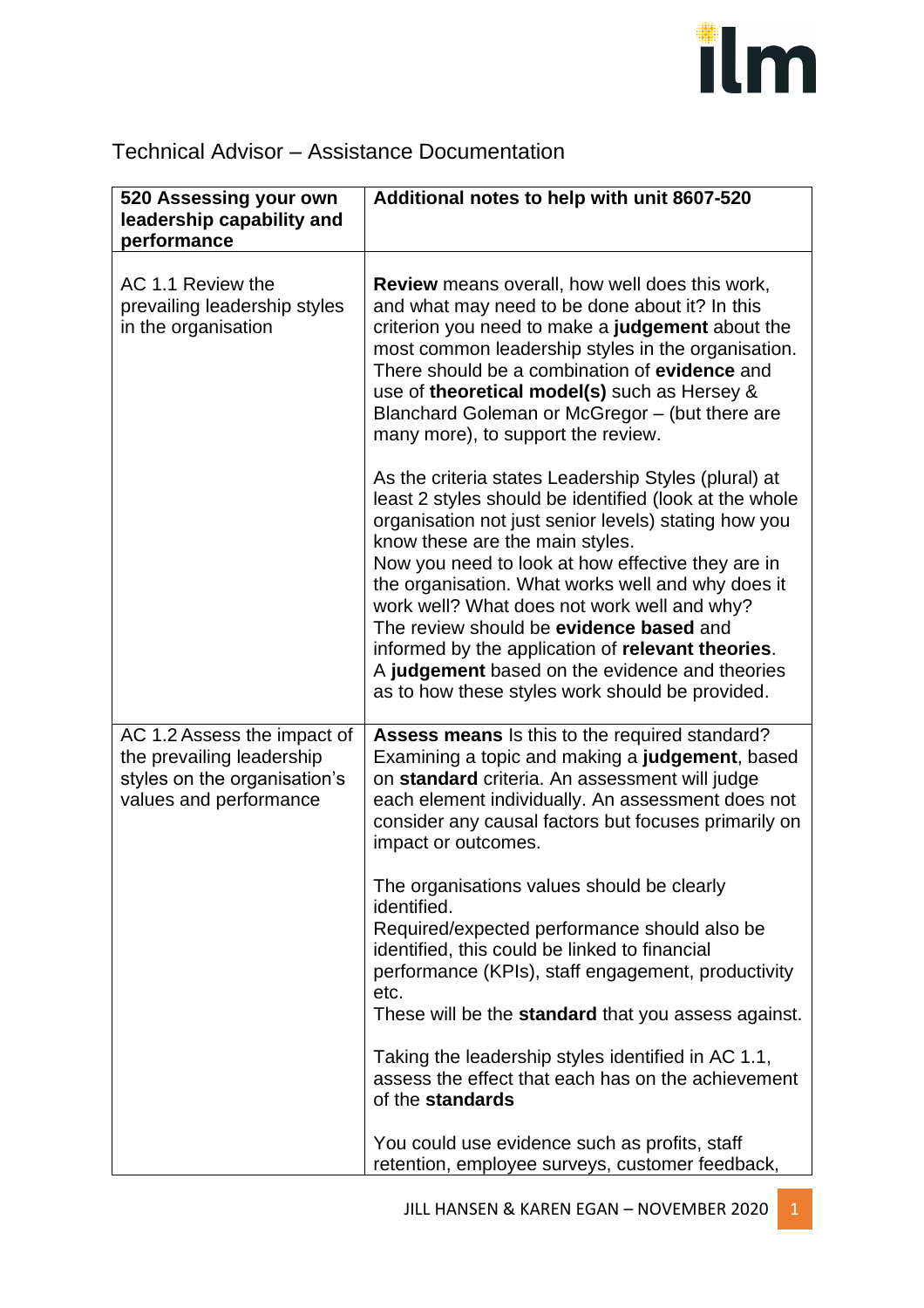

|                                                                                                 | performance reviews or any relevant evidence<br>base.                                                                                                                                                                                                                                                                                                                                                                                                                                                                                                                                          |
|-------------------------------------------------------------------------------------------------|------------------------------------------------------------------------------------------------------------------------------------------------------------------------------------------------------------------------------------------------------------------------------------------------------------------------------------------------------------------------------------------------------------------------------------------------------------------------------------------------------------------------------------------------------------------------------------------------|
|                                                                                                 | Make sure you include a concluding judgement                                                                                                                                                                                                                                                                                                                                                                                                                                                                                                                                                   |
| AC2.1 Assess own ability to<br>apply different leadership<br>styles in a range of<br>situations | Assess (see above)<br>Identify your 'go to' leadership style(s)<br>Provide examples of when you have used different<br>styles in differing situations with different people e.g.<br>managing teams in differing areas, direct reports with<br>different competence and knowledge.<br>You need to assess yourself against a standard.<br>The criteria you use will vary but will link back to your<br>own organisational goals, values or mission, culture<br>or even policies in some way, and may include:<br>Encourages and supports colleagues<br>Provides constructive feedback to develop |
|                                                                                                 | and grow others<br>Understands organisational strategy<br>٠<br>Ability to communicate goals and values<br>$\bullet$<br>Communicates what is required in order to<br>effectively achieve strategy<br>Motivates and builds commitment<br>$\bullet$<br>Uses emotional intelligence to gain<br>$\bullet$<br>commitment from others<br>Responsibility, care for others and deliver<br>customer expectation<br>Teamwork - working together<br>Excellence, shares passion to be better<br>every day in all things done<br>Health & Safety<br>Operational efficiency                                   |
|                                                                                                 | In order to satisfy the range of situations you need<br>to include at least 3 situations and make reference<br>to explicit evidence e.g. 360 degree and feedback<br>from staff or leadership surveys.                                                                                                                                                                                                                                                                                                                                                                                          |
|                                                                                                 | The evidence usually will include a questionnaire<br>that you have made up yourself for use with your staff<br>and it can be based on style of leadership used e.g.<br>Hersey and Blanchard, McGregor Goleman.                                                                                                                                                                                                                                                                                                                                                                                 |
|                                                                                                 | You will outline what you are going to use as your<br>evidence to support assessment of your own                                                                                                                                                                                                                                                                                                                                                                                                                                                                                               |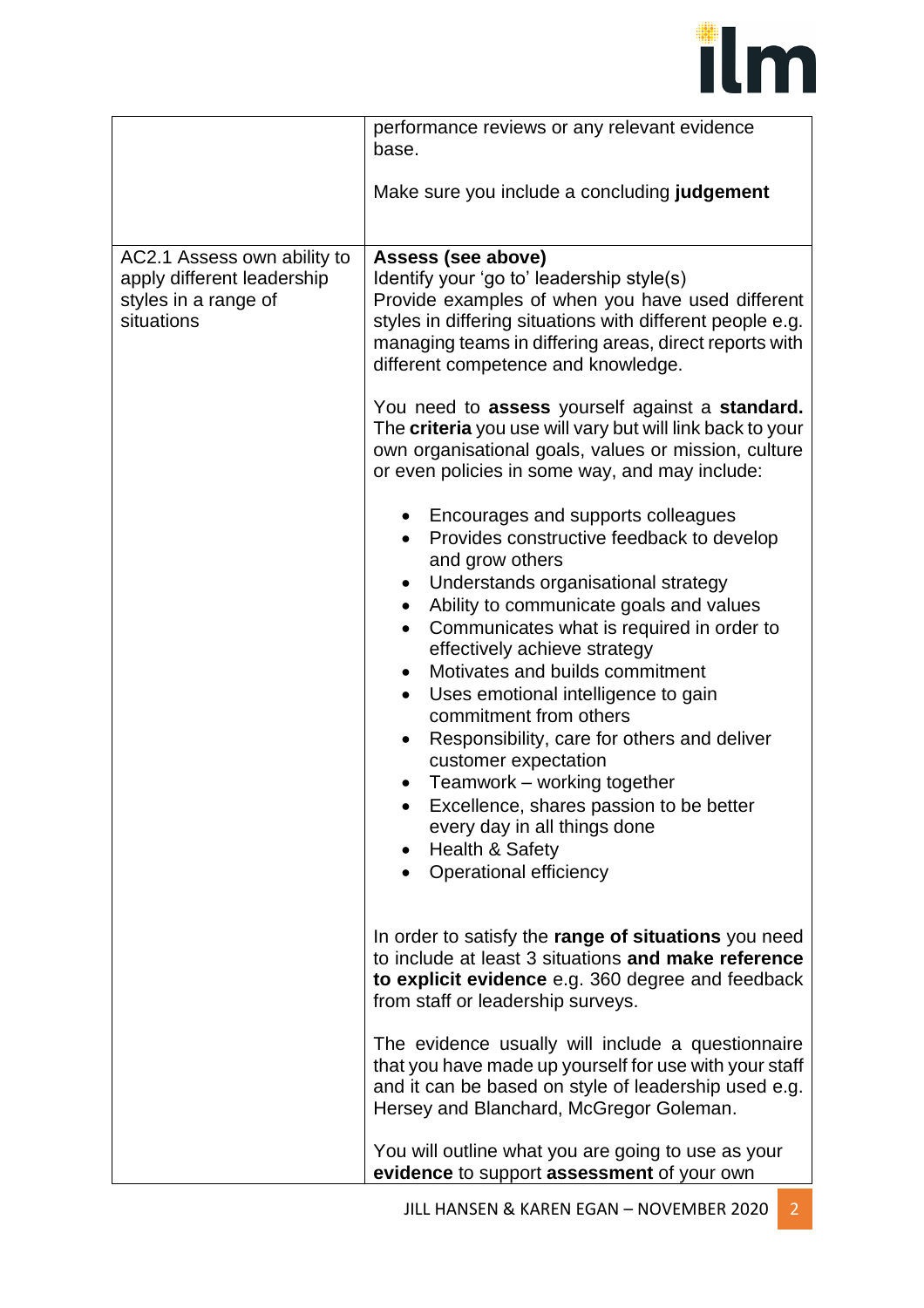## ilm

|                                                                                                           | ability, this evidence should be summarised and<br>copies put in appendices                                                                                                                                                                                                                                                             |
|-----------------------------------------------------------------------------------------------------------|-----------------------------------------------------------------------------------------------------------------------------------------------------------------------------------------------------------------------------------------------------------------------------------------------------------------------------------------|
|                                                                                                           | Please remember to draw a <b>conclusion</b> on own<br>ability and include the objective evidence to<br>support that conclusion.                                                                                                                                                                                                         |
| AC2.2 Assess own ability to<br>communicate the<br>organisation's values and<br>goals to staff in own area | Assess means - see above<br>Identify how you currently communicate your<br>organisation's values and goals.                                                                                                                                                                                                                             |
|                                                                                                           | You need to assess yourself against a standard.                                                                                                                                                                                                                                                                                         |
|                                                                                                           | The criteria you use will vary but will link back to<br>your own organisation's values or mission, culture<br>or even policies in some way.                                                                                                                                                                                             |
|                                                                                                           | Consider your ability to use both techniques and<br><b>behaviors</b> in order to communicate organisational<br>values and goals.                                                                                                                                                                                                        |
|                                                                                                           | Criteria may include<br>• Shows respect<br>Has passion and purpose<br>$\bullet$<br>Works together<br>$\bullet$<br>Thinks ahead<br>$\bullet$<br>Delivers on promises<br>$\bullet$<br>Uses two-way communication and actively<br>listens<br>Outlines direction for the team, what needs<br>to be done and by when<br>Checks understanding |
|                                                                                                           | The assessment should link directly to strategic<br>objectives for organisation/department/team and<br>assess how these are communicated e.g. team<br>meetings, project work, acting as role model,<br>presentations and briefings, listening, teamwork<br>targets.                                                                     |
|                                                                                                           | Feedback on own performance may also be<br>included in a questionnaire survey (as set out in 2.1<br>above) with key comments outlined in the main<br>body and copies in appendices.                                                                                                                                                     |
|                                                                                                           | Remember to draw a conclusion which makes a<br>judgement on your ability to communicate the<br>organisation's values and goals.                                                                                                                                                                                                         |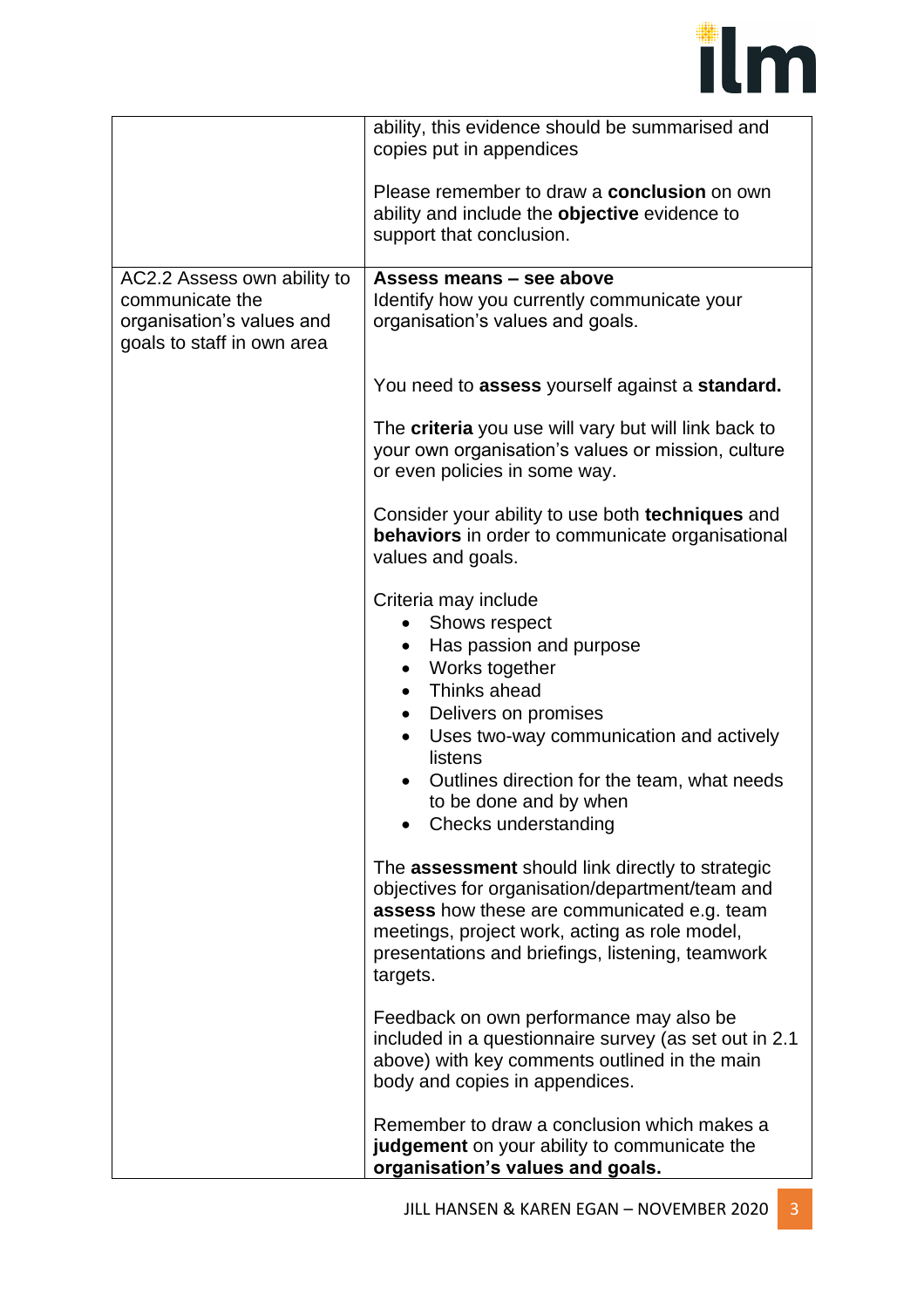## ilm

| AC2.3 Assess own ability to<br>motivate others and build<br>commitment to the<br>organisation's values and | Assess means - see above<br>Identify how you currently motivate your team and<br>build commitment to the organisation's values<br>and goals                                                                                                                                                                                                                                              |
|------------------------------------------------------------------------------------------------------------|------------------------------------------------------------------------------------------------------------------------------------------------------------------------------------------------------------------------------------------------------------------------------------------------------------------------------------------------------------------------------------------|
| goals                                                                                                      | You need to assess yourself against a standard.                                                                                                                                                                                                                                                                                                                                          |
|                                                                                                            | The criteria you will use is likely to be a motivational<br>theory e.g. Hertzberg, Maslow, McClelland which<br>should be outlined and linked with work-based<br>examples to explain how it could impact the<br>team/individuals and builds commitment to the<br>organisations values and goals.                                                                                          |
|                                                                                                            | A motivational grid may be used to outline factors<br>you consider important and that motivate others to<br>engage and commit e.g. job content, job security,<br>personal life including working hours, relationship<br>with group/team, recognition.                                                                                                                                    |
|                                                                                                            | Examples of how you apply this should be provided<br>e.g. 1-2-1 meetings, supervision, data you check<br>e.g. absence, and statistics from engagement staff<br>surveys that can support, coaching conversations,<br>problem solving meetings, team building, decision<br>making power, delegation, empowerment.                                                                          |
|                                                                                                            | In questionnaires to the team, some learners use<br>the four criteria from Maslow e.g. How many of the<br>team have their basic needs met by the leader, how<br>many were confident of their individual<br>contributions, how many are satisfied with the team<br>and work the leader provides them to do, how many<br>are satisfied with the leader provided opportunity for<br>growth. |
|                                                                                                            | <b>Assessment</b> of your own ability will be made based<br>on this survey and analysis of the results should be<br>provided with key comments outlined in the main<br>body and copies in appendices.                                                                                                                                                                                    |
|                                                                                                            | Drawing on the results of these surveys of both<br>communication and motivation you now need to<br>assess your ability to engage with your team to<br>commit to organisational values and goals.                                                                                                                                                                                         |
|                                                                                                            | Remember to draw a conclusion which makes a<br>judgement on your ability to motivate and build                                                                                                                                                                                                                                                                                           |